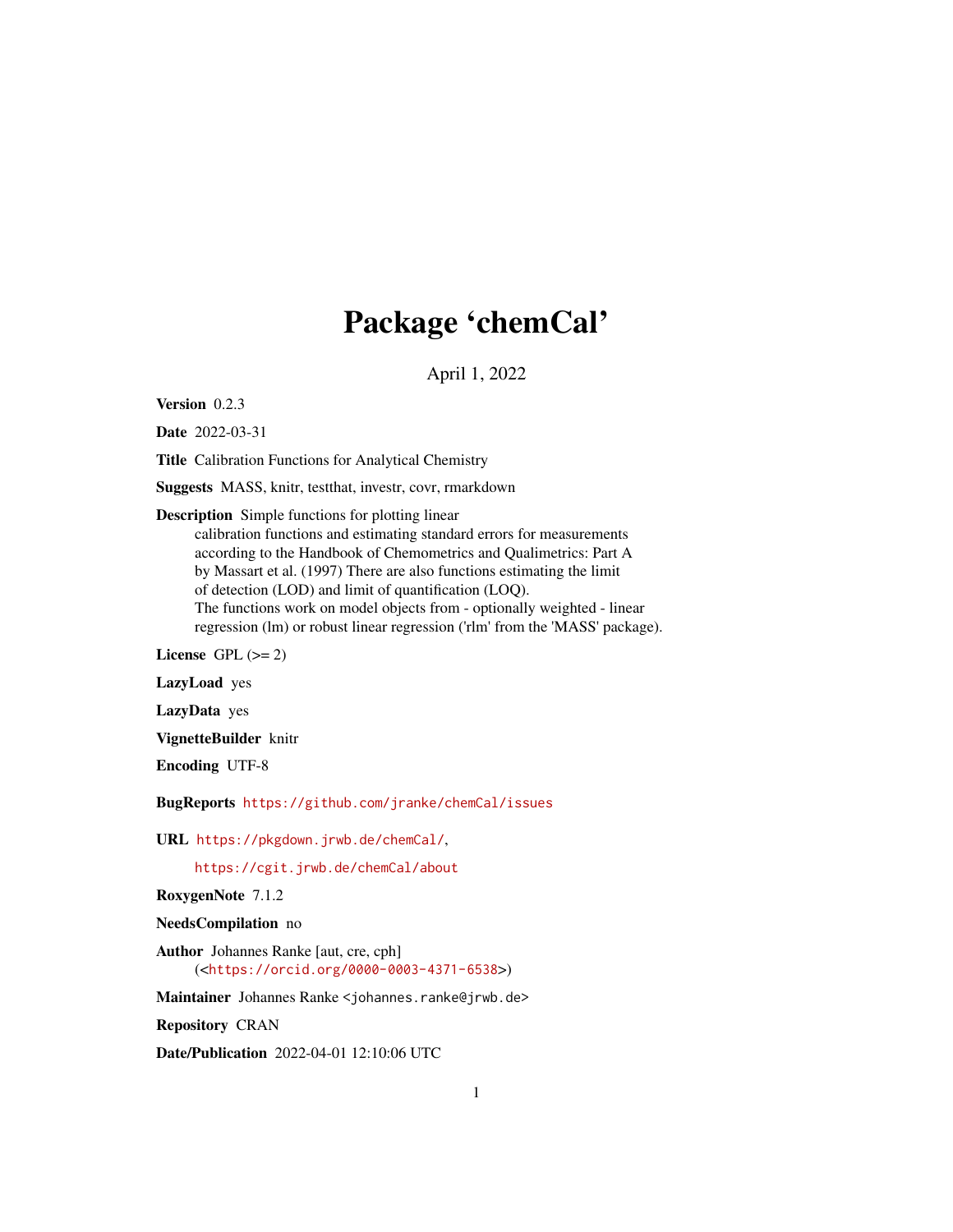## <span id="page-1-0"></span>R topics documented:

| Index |  |  |  |
|-------|--|--|--|
|       |  |  |  |
|       |  |  |  |
|       |  |  |  |
|       |  |  |  |
|       |  |  |  |
|       |  |  |  |
|       |  |  |  |
|       |  |  |  |
|       |  |  |  |
|       |  |  |  |

<span id="page-1-1"></span>calplot *Plot calibration graphs from univariate linear models*

### Description

Produce graphics of calibration data, the fitted model as well as confidence, and, for unweighted regression, prediction bands.

#### Usage

```
calplot(
  object,
  xlim = c("auto", "auto"),
 ylim = c("auto", "auto"),
  xlab = "Concentration",
 ylab = "Response",
  legend_x = "auto",alpha = 0.05,
  varfunc = NULL
\mathcal{L}
```
#### Arguments

| object     | A univariate model object of class $\text{Im} \text{ or } \text{rlm}$ with model formula $y \sim x$ or $y \sim x$<br>$-1.$ |
|------------|----------------------------------------------------------------------------------------------------------------------------|
| xlim       | The limits of the plot on the x axis.                                                                                      |
| ylim       | The limits of the plot on the y axis.                                                                                      |
| xlab       | The label of the x axis.                                                                                                   |
| ylab       | The label of the y axis.                                                                                                   |
| $legend_x$ | An optional numeric value for adjusting the x coordinate of the legend.                                                    |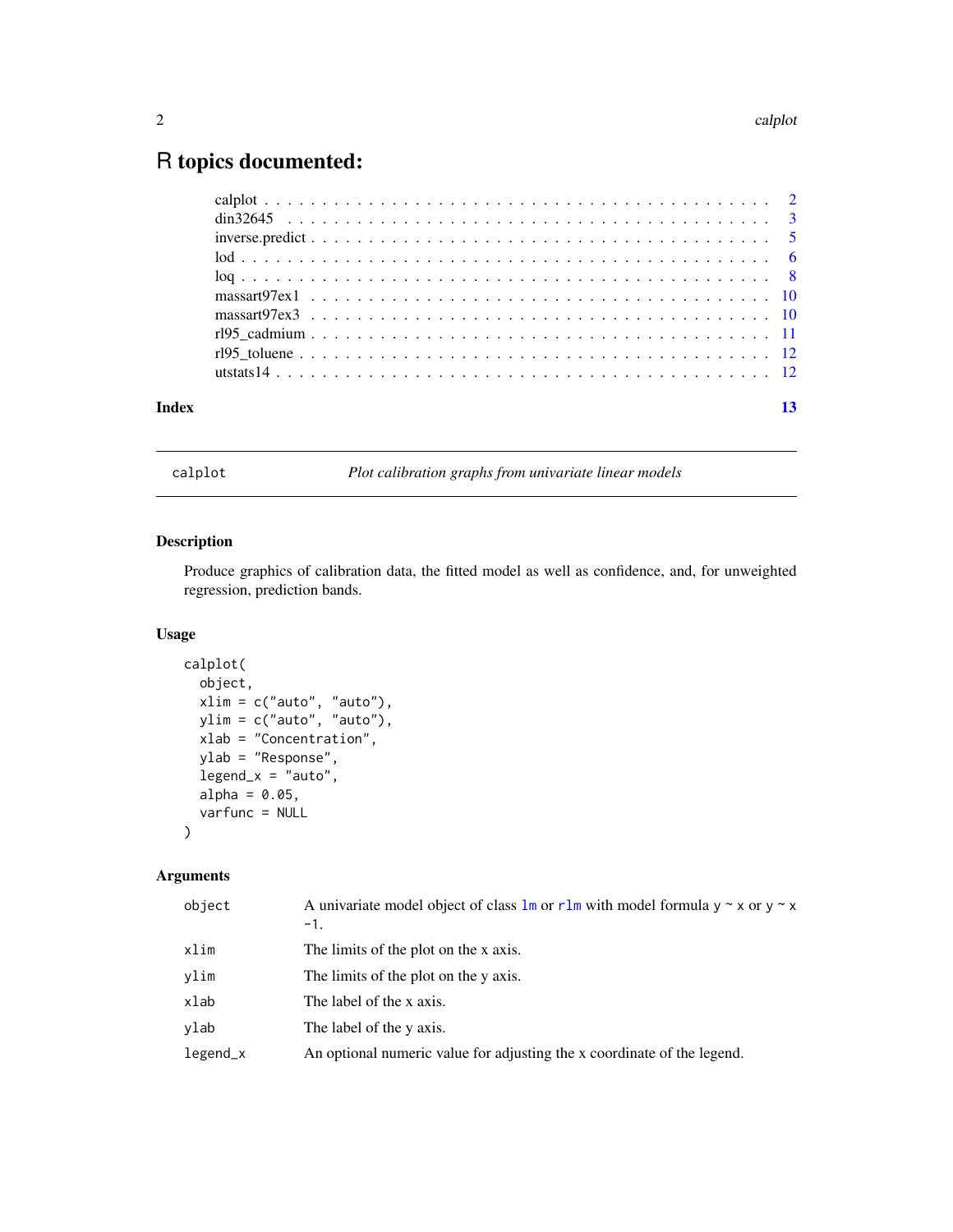#### <span id="page-2-0"></span> $\frac{\text{dim}32645}{\text{dim}32645}$  3

| alpha   | The error tolerance level for the confidence and prediction bands. Note that                                            |
|---------|-------------------------------------------------------------------------------------------------------------------------|
|         | this includes both tails of the Gaussian distribution, unlike the alpha and beta                                        |
|         | parameters used in <b>lod</b> (see note below).                                                                         |
| varfunc | The variance function for generating the weights in the model. Currently, this<br>argument is ignored (see note below). |

#### Value

A plot of the calibration data, of your fitted model as well as lines showing the confidence limits. Prediction limits are only shown for models from unweighted regression.

#### Note

Prediction bands for models from weighted linear regression require weights for the data, for which responses should be predicted. Prediction intervals using weights e.g. from a variance function are currently not supported by the internally used function [predict.lm](#page-0-0), therefore, calplot does not draw prediction bands for such models.

It is possible to compare the [calplot](#page-1-1) prediction bands with the [lod](#page-5-1) values if the lod() alpha and beta parameters are half the value of the calplot() alpha parameter.

#### Author(s)

Johannes Ranke

#### Examples

```
data(massart97ex3)
m \leq -\ln(y \sim x, \text{ data = massart97ex3})calplot(m)
```
<span id="page-2-1"></span>din32645 *Calibration data from DIN 32645*

#### Description

Sample dataset to test the package.

#### Format

A dataframe containing 10 rows of x and y values.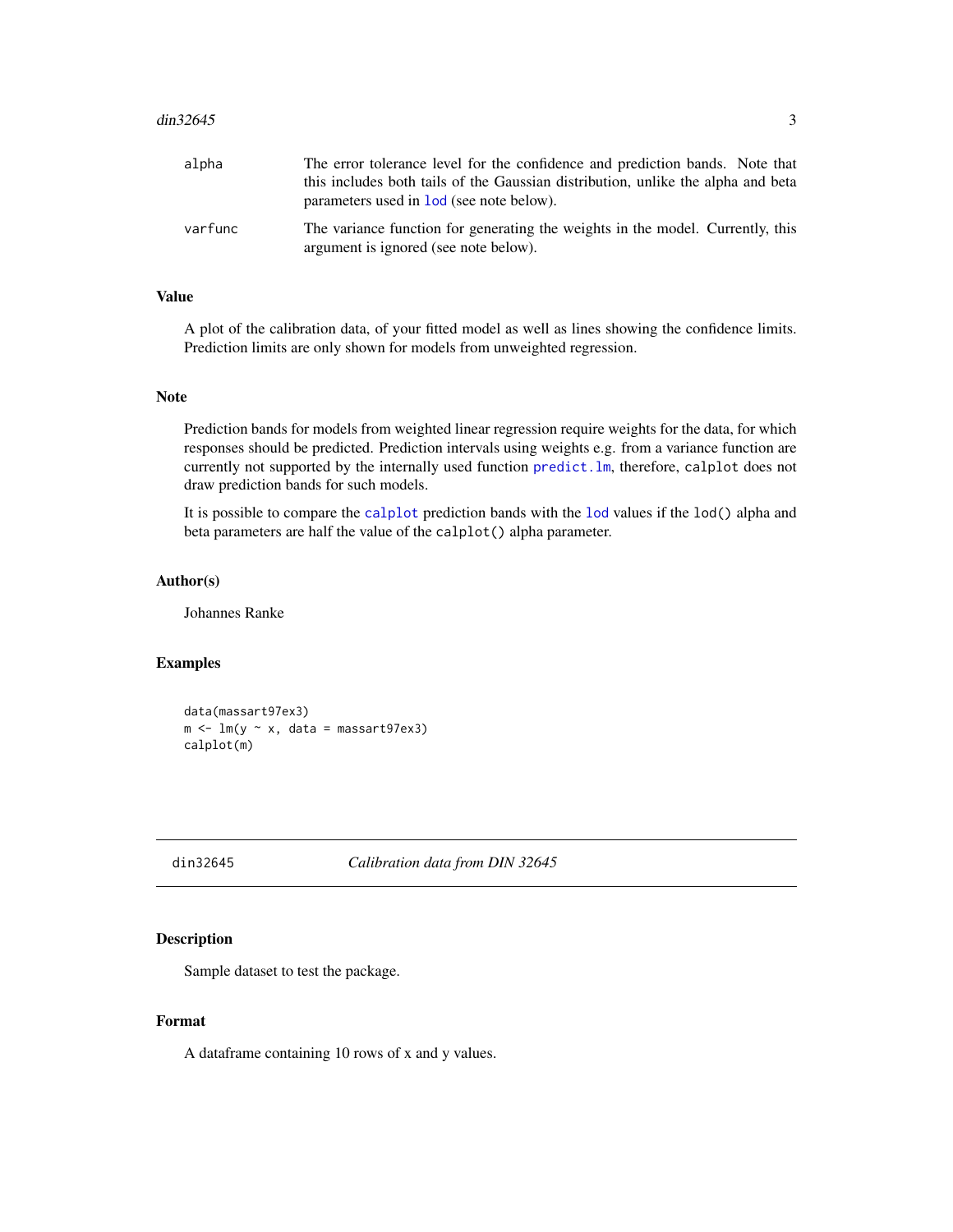#### References

DIN 32645 (equivalent to ISO 11843), Beuth Verlag, Berlin, 1994

Dintest. Plugin for MS Excel for evaluations of calibration data. Written by Georg Schmitt, University of Heidelberg. Formerly available from the Website of the University of Heidelberg.

Currie, L. A. (1997) Nomenclature in evaluation of analytical methods including detection and quantification capabilities (IUPAC Recommendations 1995). Analytica Chimica Acta 391, 105 - 126.

#### Examples

```
m \leq -\ln(y \sim x, \text{ data} = \text{din32645})calplot(m)
## Prediction of x with confidence interval
prediction <- inverse.predict(m, 3500, alpha = 0.01)
# This should give 0.07434 according to test data from Dintest, which
# was collected from Procontrol 3.1 (isomehr GmbH) in this case
round(prediction$Confidence, 5)
## Critical value:
crit \le lod(m, alpha = 0.01, beta = 0.5)
# According to DIN 32645, we should get 0.07 for the critical value
# (decision limit, "Nachweisgrenze")
round(crit$x, 2)
# and according to Dintest test data, we should get 0.0698 from
round(crit$x, 4)
## Limit of detection (smallest detectable value given alpha and beta)
# In German, the smallest detectable value is the "Erfassungsgrenze", and we
# should get 0.14 according to DIN, which we achieve by using the method
# described in it:
lod.din \leq lod(m, alpha = 0.01, beta = 0.01, method = "din")
round(lod.din$x, 2)
## Limit of quantification
# This accords to the test data coming with the test data from Dintest again,
# except for the last digits of the value cited for Procontrol 3.1 (0.2121)
log < - log(m, alpha = 0.01)round(loq$x, 4)
# A similar value is obtained using the approximation
# LQ = 3.04 * LC (Currie 1999, p. 120)
3.04 \times \text{lod(m, alpha = 0.01, beta = 0.5)}$x
```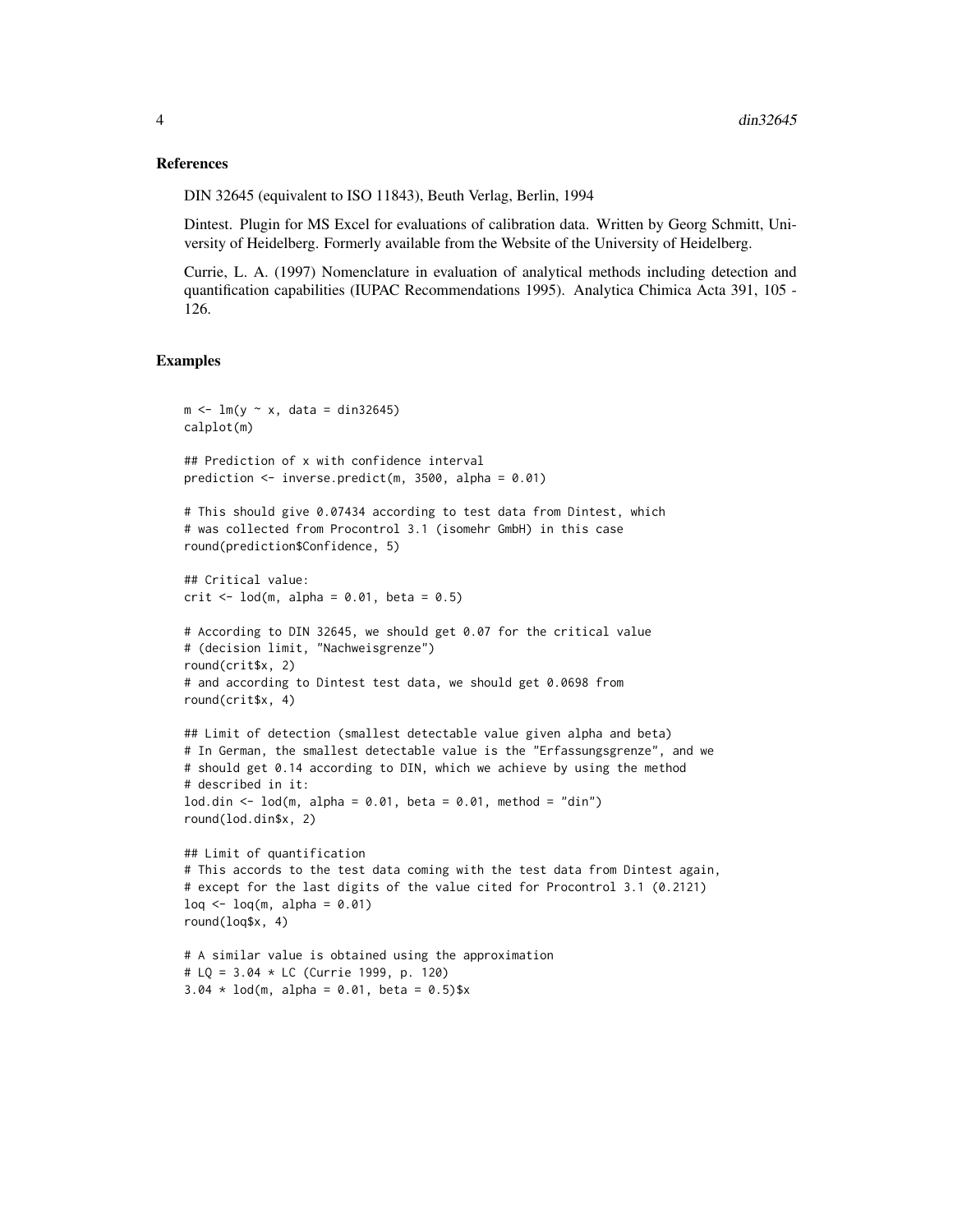<span id="page-4-1"></span><span id="page-4-0"></span>

This function predicts x values using a univariate linear model that has been generated for the purpose of calibrating a measurement method. Prediction intervals are given at the specified confidence level. The calculation method was taken from Massart et al. (1997). In particular, Equations 8.26 and 8.28 were combined in order to yield a general treatment of inverse prediction for univariate linear models, taking into account weights that have been used to create the linear model, and at the same time providing the possibility to specify a precision in sample measurements differing from the precision in standard samples used for the calibration. This is elaborated in the package vignette.

#### Usage

```
inverse.predict(
  object,
 newdata,
  ...,
 ws = "auto",alpha = 0.05,
  var.s = "auto")
```
#### Arguments

| object   | A univariate model object of class $\text{Im} \text{ or } \text{rlm}$ with model formula $y \sim x$ or $y \sim x$<br>$-1.$                                                                                        |
|----------|-------------------------------------------------------------------------------------------------------------------------------------------------------------------------------------------------------------------|
| newdata  | A vector of observed y values for one sample.                                                                                                                                                                     |
| $\ddots$ | Placeholder for further arguments that might be needed by future implementa-<br>tions.                                                                                                                            |
| WS       | The weight attributed to the sample. This argument is obligatory if object has<br>weights.                                                                                                                        |
| alpha    | The error tolerance level for the confidence interval to be reported.                                                                                                                                             |
| var.s    | The estimated variance of the sample measurements. The default is to take the<br>residual standard error from the calibration and to adjust it using ws, if applica-<br>ble. This means that var, s overrides ws. |

#### Details

This is an implementation of Equation (8.28) in the Handbook of Chemometrics and Qualimetrics, Part A, Massart et al (1997), page 200, validated with Example 8 on the same page, extended as specified in the package vignette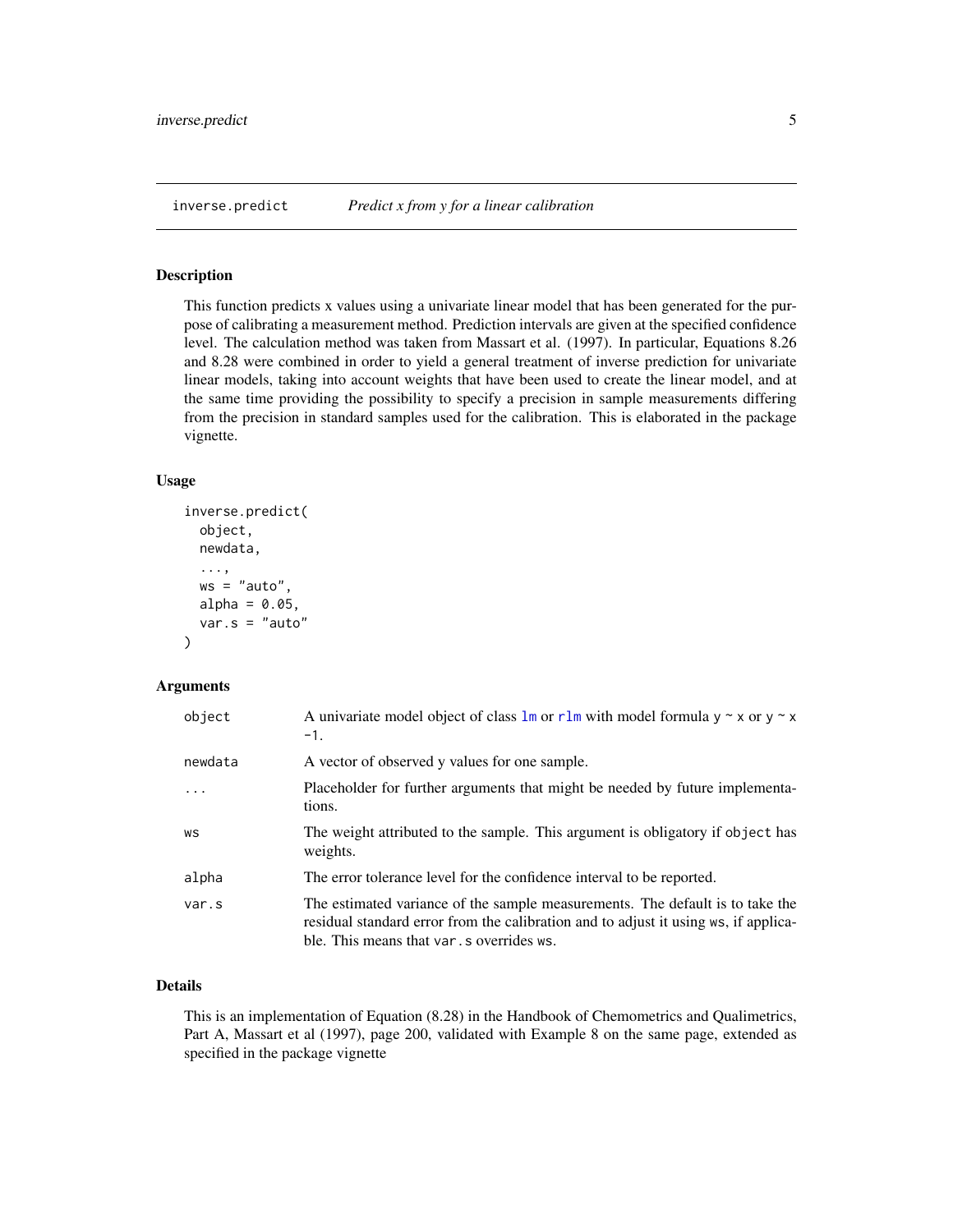#### <span id="page-5-0"></span>Value

A list containing the predicted x value, its standard error and a confidence interval.

#### Note

The function was validated with examples 7 and 8 from Massart et al. (1997). Note that the behaviour of inverse.predict changed with chemCal version 0.2.1. Confidence intervals for x values obtained from calibrations with replicate measurements did not take the variation about the means into account. Please refer to the vignette for details.

#### References

Massart, L.M, Vandenginste, B.G.M., Buydens, L.M.C., De Jong, S., Lewi, P.J., Smeyers-Verbeke, J. (1997) Handbook of Chemometrics and Qualimetrics: Part A, p. 200

#### Examples

```
# This is example 7 from Chapter 8 in Massart et al. (1997)
m \leq -\ln(y \sim x, \text{ data = massart97ex1})inverse.predict(m, 15) # 6.1 +- 4.9
inverse.predict(m, 90) # 43.9 +- 4.9
inverse.predict(m, rep(90,5)) # 43.9 +- 3.2
# For reproducing the results for replicate standard measurements in example 8,
# we need to do the calibration on the means when using chemCal > 0.2weights <- with(massart97ex3, {
 yx \leftarrow split(y, x)ybar <- sapply(yx, mean)
  s \leftarrow \text{round(sapply(yx, sd)}, \text{ digits} = 2)w \leftarrow \text{round}(1 / (s^2), \text{ digits} = 3)})
massart97ex3.means <- aggregate(y ~ x, massart97ex3, mean)
m3.means \leq - \ln(y \sim x, w = weights, data = massart97ex3.means)inverse.predict(m3.means, 15, ws = 1.67) # 5.9 +- 2.5
inverse.predict(m3.means, 90, ws = 0.145) # 44.1 +- 7.9
```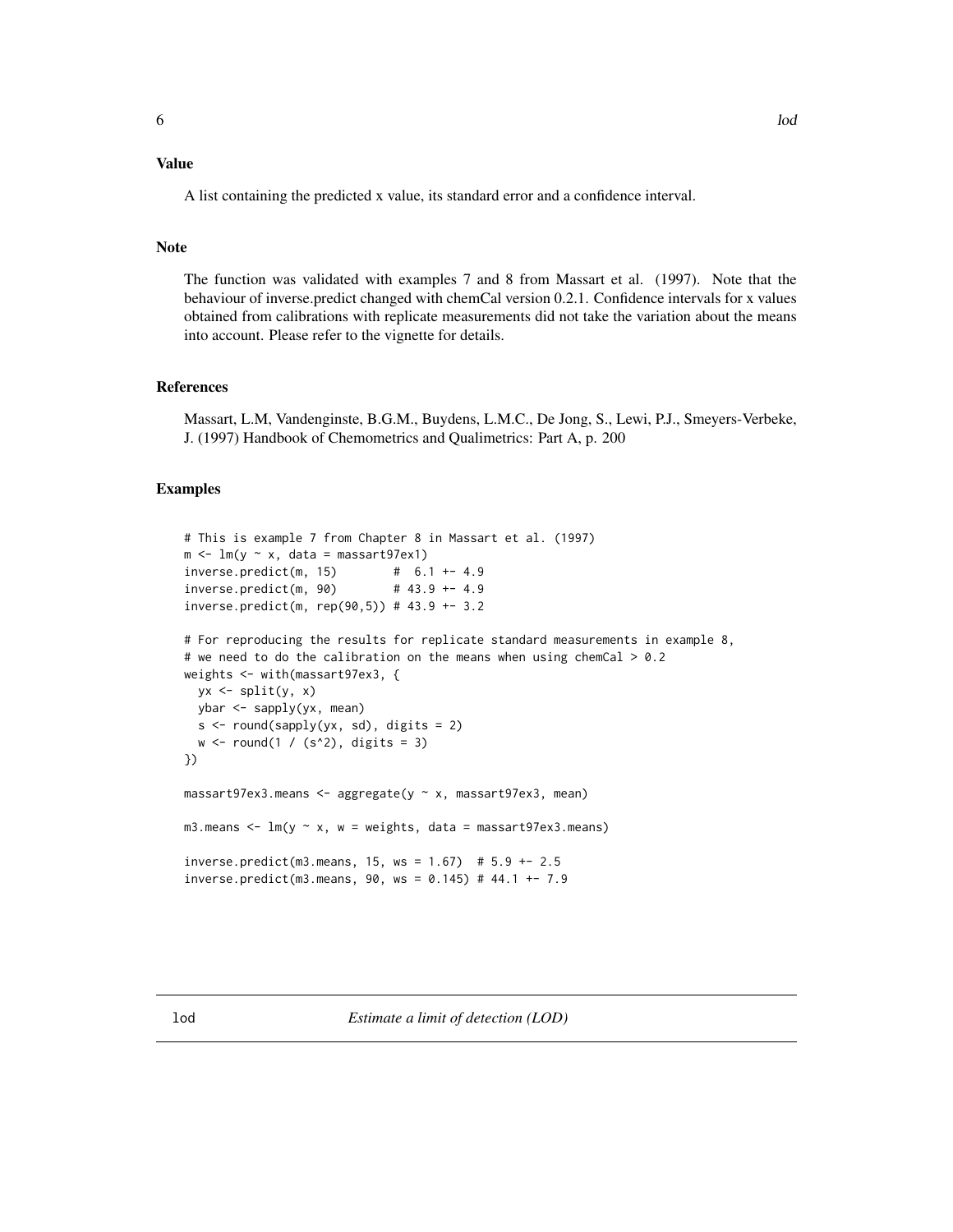The decision limit (German: Nachweisgrenze) is defined as the signal or analyte concentration that is significantly different from the blank signal with a first order error alpha (one-sided significance test). The detection limit, or more precise, the minimum detectable value (German: Erfassungsgrenze), is then defined as the signal or analyte concentration where the probability that the signal is not detected although the analyte is present (type II or false negative error), is beta (also a onesided significance test).

#### Usage

```
lod(
  object,
  ...,
  alpha = 0.05,
  beta = 0.05,
  method = "default",
  tol = "default")
```
#### Arguments

| A univariate model object of class $\text{Im} \text{ or } \text{rlm}$ with model formula $y \sim x$ or $y \sim x$<br>-1, optionally from a weighted regression.                                                                                                           |
|---------------------------------------------------------------------------------------------------------------------------------------------------------------------------------------------------------------------------------------------------------------------------|
| Placeholder for further arguments that might be needed by future implementa-<br>tions.                                                                                                                                                                                    |
| The error tolerance for the decision limit (critical value).                                                                                                                                                                                                              |
| The error tolerance beta for the detection limit.                                                                                                                                                                                                                         |
| The "default" method uses a prediction interval at the LOD for the estimation of<br>the LOD, which obviously requires iteration. This is described for example in<br>Massart, p. 432 ff. The "din" method uses the prediction interval at $x = 0$ as an<br>approximation. |
| When the "default" method is used, the default tolerance for the LOD on the x<br>scale is the value of the smallest non-zero standard divided by 1000. Can be set<br>to a numeric value to override this.                                                                 |
|                                                                                                                                                                                                                                                                           |

#### Value

A list containig the corresponding x and y values of the estimated limit of detection of a model used for calibration.

#### Note

\* The default values for alpha and beta are the ones recommended by IUPAC. \* The estimation of the LOD in terms of the analyte amount/concentration xD from the LOD in the signal domain SD is done by simply inverting the calibration function (i.e. assuming a known calibration function). \* The calculation of a LOD from weighted calibration models requires a weights argument for the internally used [predict.lm](#page-0-0) function, which is currently not supported in R.

<span id="page-6-0"></span>lod 500 and 7 and 7 and 7 and 7 and 7 and 7 and 7 and 7 and 7 and 7 and 7 and 7 and 7 and 7 and 7 and 7 and 7 and 7 and 7 and 7 and 7 and 7 and 7 and 7 and 7 and 7 and 7 and 7 and 7 and 7 and 7 and 7 and 7 and 7 and 7 and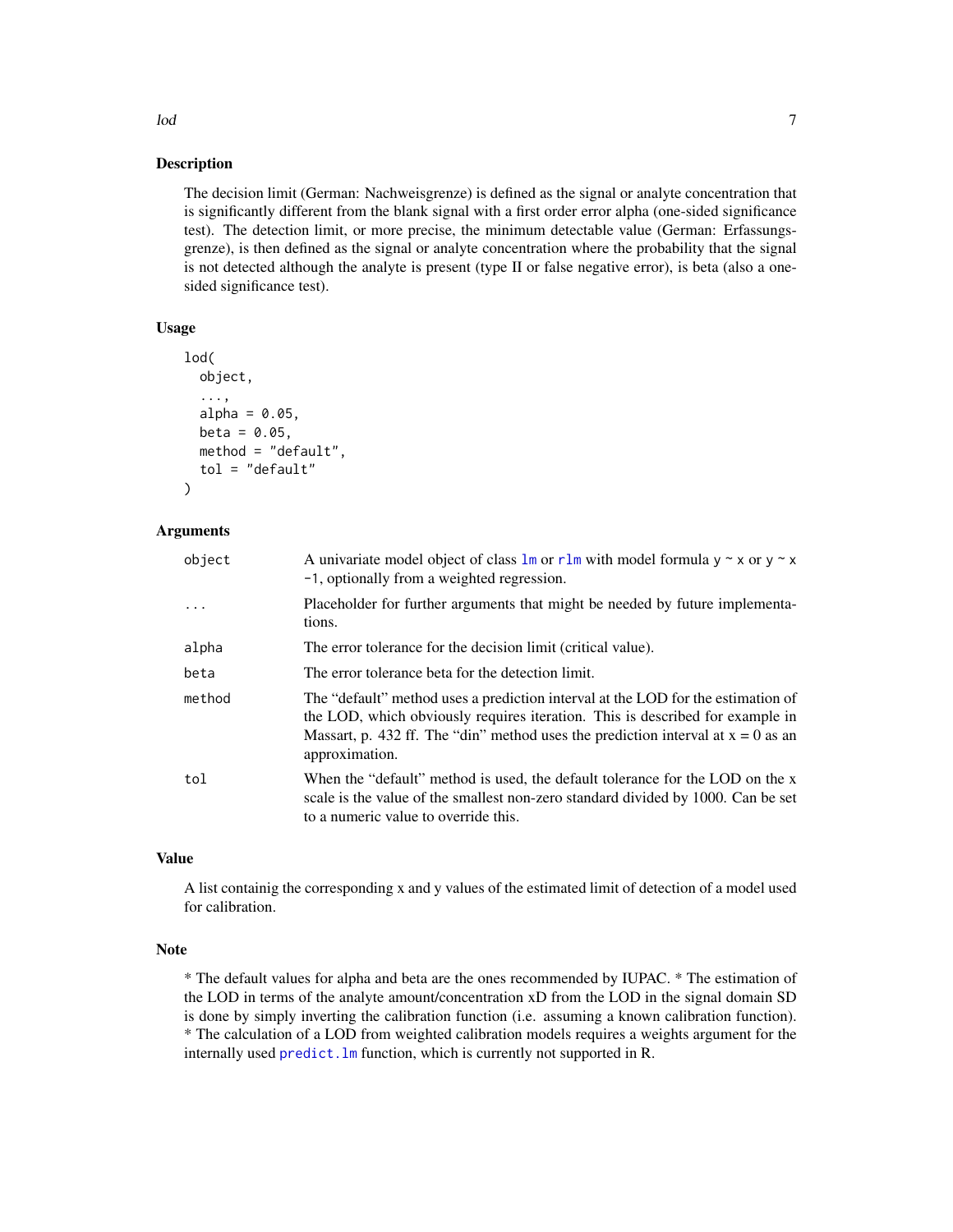<span id="page-7-0"></span>Massart, L.M, Vandenginste, B.G.M., Buydens, L.M.C., De Jong, S., Lewi, P.J., Smeyers-Verbeke, J. (1997) Handbook of Chemometrics and Qualimetrics: Part A, Chapter 13.7.8

J. Inczedy, T. Lengyel, and A.M. Ure (2002) International Union of Pure and Applied Chemistry Compendium of Analytical Nomenclature: Definitive Rules. Web edition.

Currie, L. A. (1997) Nomenclature in evaluation of analytical methods including detection and quantification capabilities (IUPAC Recommendations 1995). Analytica Chimica Acta 391, 105 - 126.

#### See Also

Examples for [din32645](#page-2-1)

#### Examples

```
m \leftarrow \text{lm}(y \sim x, \text{ data} = \text{din32645})lod(m)
# The critical value (decision limit, German Nachweisgrenze) can be obtained
# by using beta = 0.5:
lod(m, alpha = 0.01, beta = 0.5)
```
loq *Estimate a limit of quantification (LOQ)*

#### Description

The limit of quantification is the x value, where the relative error of the quantification given the calibration model reaches a prespecified value 1/k. Thus, it is the solution of the equation

 $L = kc(L)$ 

where  $c(L)$  is half of the length of the confidence interval at the limit L (DIN 32645, equivalent to ISO 11843). c(L) is internally estimated by [inverse.predict](#page-4-1), and L is obtained by iteration.

#### Usage

```
loq(
  object,
  ...,
  alpha = 0.05,
 k = 3,
 n = 1,
 w.log = "auto",var.loq = "auto",tol = "default"
)
```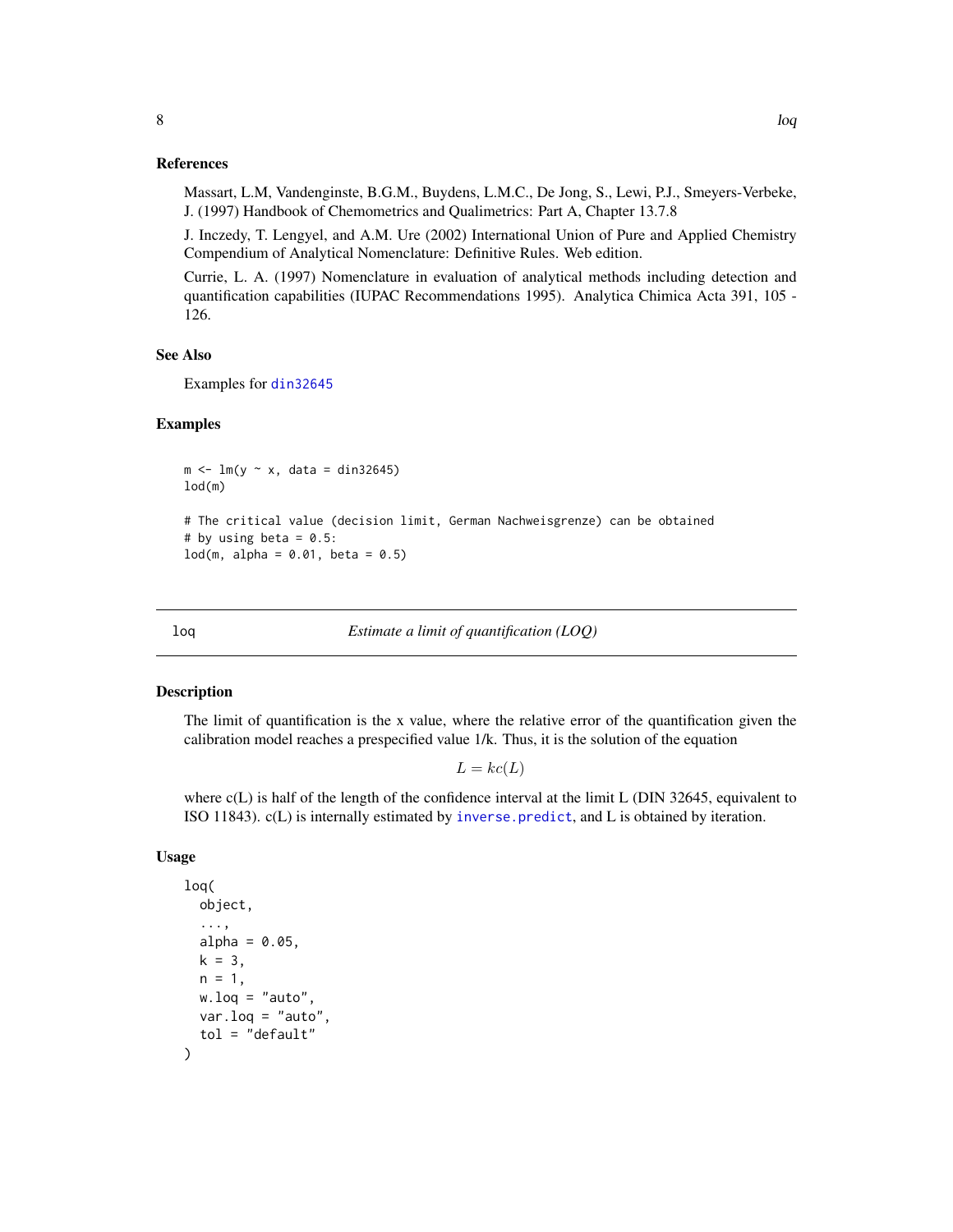#### Arguments

| object   | A univariate model object of class $\text{Im}$ or r lm with model formula $y \sim x$ or $y \sim x$<br>-1, optionally from a weighted regression. If weights are specified in the model,<br>either w. log or var. log have to be specified.                |
|----------|-----------------------------------------------------------------------------------------------------------------------------------------------------------------------------------------------------------------------------------------------------------|
| $\ddots$ | Placeholder for further arguments that might be needed by future implementa-<br>tions.                                                                                                                                                                    |
| alpha    | The error tolerance for the prediction of x values in the calculation.                                                                                                                                                                                    |
| k        | The inverse of the maximum relative error tolerated at the desired LOQ.                                                                                                                                                                                   |
| n        | The number of replicate measurements for which the LOQ should be specified.                                                                                                                                                                               |
| w.loq    | The weight that should be attributed to the LOQ. Defaults to one for unweighted<br>regression, and to the mean of the weights for weighted regression. See massart97ex3<br>for an example how to take advantage of knowledge about the variance function. |
| var.log  | The approximate variance at the LOQ. The default value is calculated from the<br>model.                                                                                                                                                                   |
| tol      | The default tolerance for the LOQ on the x scale is the value of the smallest<br>non-zero standard divided by 1000. Can be set to a numeric value to override<br>this.                                                                                    |

#### Value

The estimated limit of quantification for a model used for calibration.

#### Note

\* IUPAC recommends to base the LOQ on the standard deviation of the signal where  $x = 0$ . \* The calculation of a LOQ based on weighted regression is non-standard and therefore not tested. Feedback is welcome.

#### See Also

Examples for [din32645](#page-2-1)

#### Examples

```
m \leq -\ln(y \sim x, \text{ data = massart97ex1})loq(m)
# We can get better by using replicate measurements
log(m, n = 3)
```
<span id="page-8-0"></span>loq 9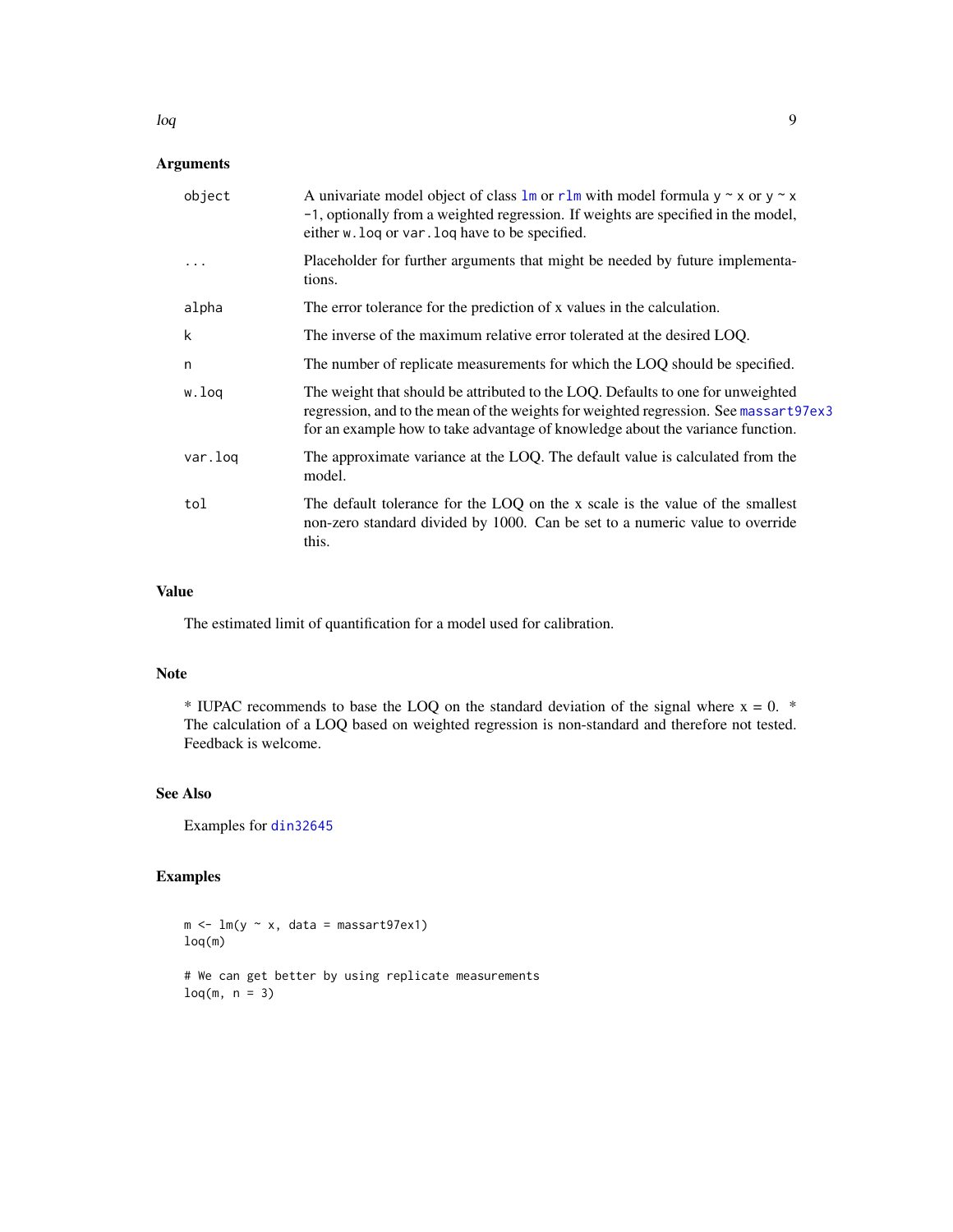<span id="page-9-0"></span>

Sample dataset from p. 175 to test the package.

#### Format

A dataframe containing 6 observations of x and y data.

#### Source

Massart, L.M, Vandenginste, B.G.M., Buydens, L.M.C., De Jong, S., Lewi, P.J., Smeyers-Verbeke, J. (1997) Handbook of Chemometrics and Qualimetrics: Part A, Chapter 8.

<span id="page-9-1"></span>massart97ex3 *Calibration data from Massart et al. (1997), example 3*

#### Description

Sample dataset from p. 188 to test the package.

#### Format

A dataframe containing 6 levels of x values with 5 observations of y for each level.

#### Source

Massart, L.M, Vandenginste, B.G.M., Buydens, L.M.C., De Jong, S., Lewi, P.J., Smeyers-Verbeke, J. (1997) Handbook of Chemometrics and Qualimetrics: Part A, Chapter 8.

#### Examples

```
# For reproducing the results for replicate standard measurements in example 8,
# we need to do the calibration on the means when using chemCal > 0.2weights <- with(massart97ex3, {
  yx \leftarrow split(y, x)ybar <- sapply(yx, mean)
  s \leftarrow \text{round(sapply(yx, sd)}, \text{ digits} = 2)w \leftarrow \text{round}(1 / (s^2), \text{ digits} = 3)})
massart97ex3.means <- aggregate(y ~ x, massart97ex3, mean)
m3.means \leq lm(y \sim x, w = weights, data = massart97ex3.means)
```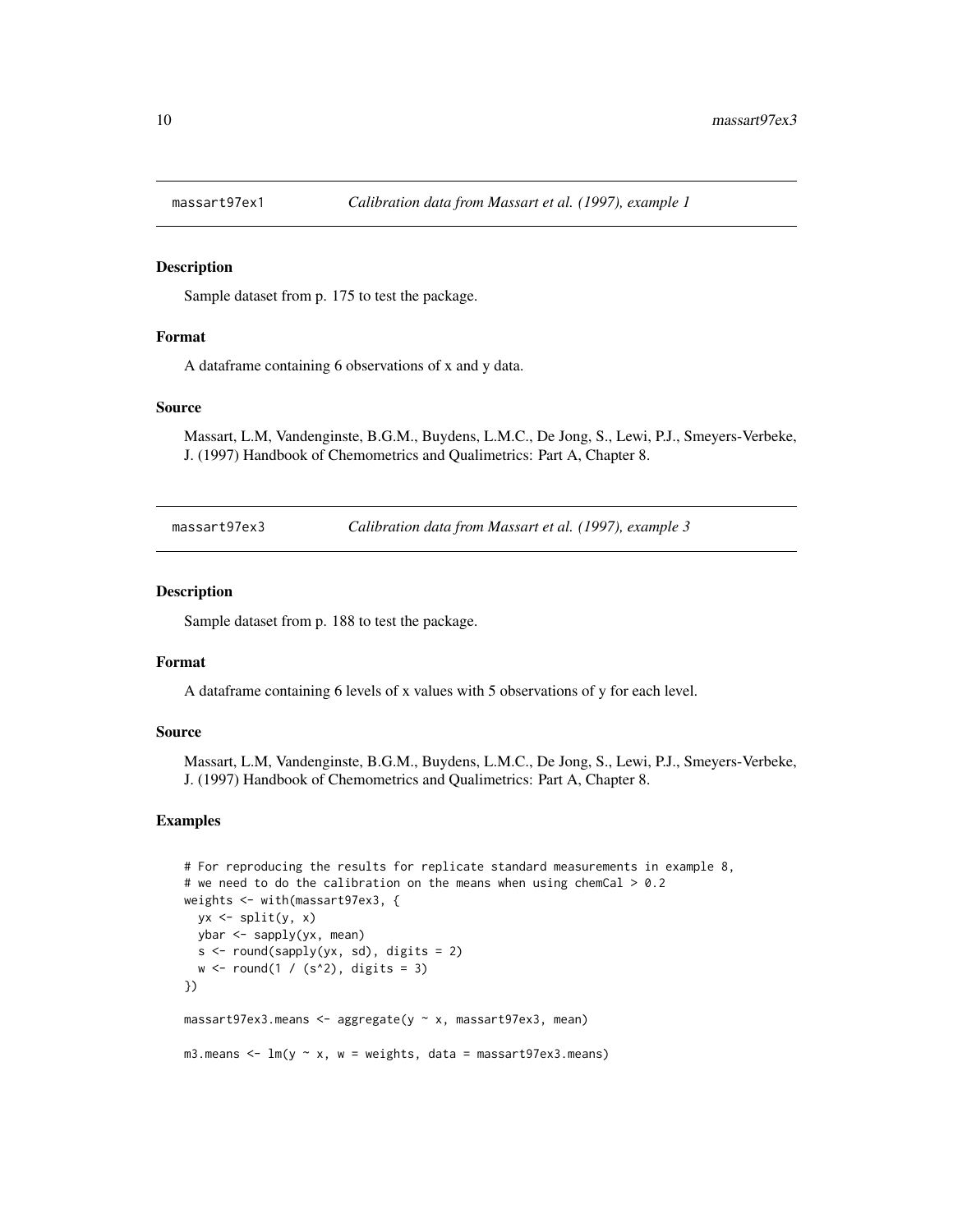```
# The following concords with the book p. 200
inverse.predict(m3.means, 15, ws = 1.67) # 5.9 +- 2.5inverse.predict(m3.means, 90, ws = 0.145) # 44.1 +- 7.9
# The LOD is only calculated for models from unweighted regression
# with this version of chemCal
m0 \leq Im(y \sim x, \text{ data = massart97ex3})lod(m0)
# Limit of quantification from unweighted regression
loq(m0)
# For calculating the limit of quantification from a model from weighted
# regression, we need to supply weights, internally used for inverse.predict
# If we are not using a variance function, we can use the weight from
# the above example as a first approximation (x = 15 is close to our
# loq approx 14 from above).
loq(m3.means, w.log = 1.67)# The weight for the loq should therefore be derived at x = 7.3 instead
# of 15, but the graphical procedure of Massart (p. 201) to derive the
# variances on which the weights are based is quite inaccurate anyway.
```

| rl95 cadmium | Cadmium concentrations measured by AAS as reported by Rocke and |
|--------------|-----------------------------------------------------------------|
|              | Lorenzato (1995)                                                |

Dataset reproduced from Table 1 in Rocke and Lorenzato (1995).

#### Format

A dataframe containing four replicate observations for each of the six calibration standards.

#### Source

Rocke, David M. und Lorenzato, Stefan (1995) A two-component model for measurement error in analytical chemistry. Technometrics 37(2), 176-184.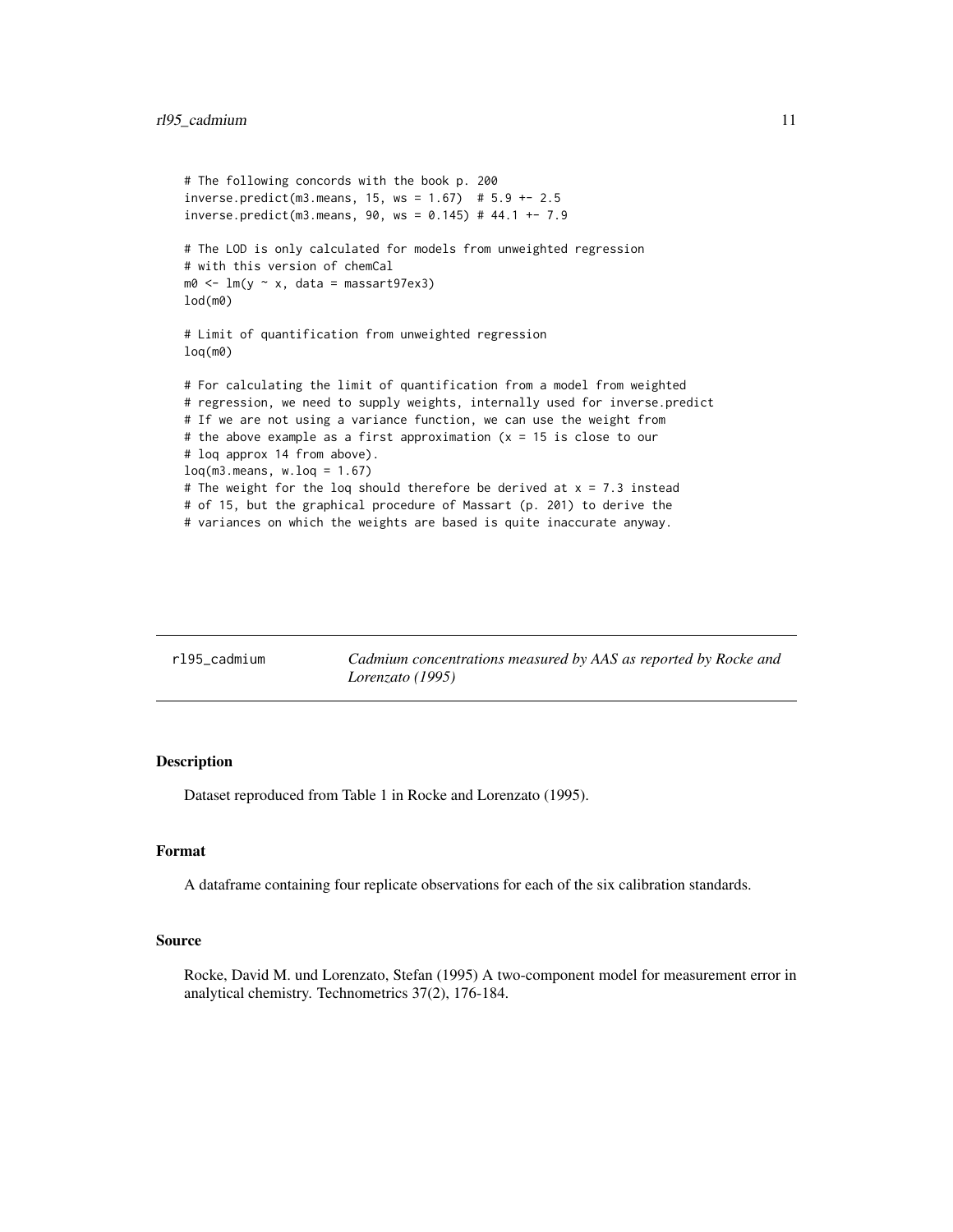<span id="page-11-0"></span>12 utstats14

rl95\_toluene *Toluene amounts measured by GC/MS as reported by Rocke and Lorenzato (1995)*

#### Description

Dataset reproduced from Table 4 in Rocke and Lorenzato (1995). The toluene amount in the calibration samples is given in picograms per 100 µL. Presumably this is the volume that was injected into the instrument.

#### Format

A dataframe containing four replicate observations for each of the six calibration standards.

#### Source

Rocke, David M. und Lorenzato, Stefan (1995) A two-component model for measurement error in analytical chemistry. Technometrics 37(2), 176-184.

| utstats14 |         |  | Example data for calibration with replicates from University of |  |  |  |
|-----------|---------|--|-----------------------------------------------------------------|--|--|--|
|           | Toronto |  |                                                                 |  |  |  |

#### Description

Dataset read into R from [https://sites.chem.utoronto.ca/chemistry/coursenotes/analsci](https://sites.chem.utoronto.ca/chemistry/coursenotes/analsci/stats/files/example14.xls)/ [stats/files/example14.xls](https://sites.chem.utoronto.ca/chemistry/coursenotes/analsci/stats/files/example14.xls).

#### Format

A tibble containing three replicate observations of the response for five calibration concentrations.

#### Source

David Stone and Jon Ellis (2011) Statistics in Analytical Chemistry. Tutorial website maintained by the Departments of Chemistry, University of Toronto. [https://sites.chem.utoronto.ca/](https://sites.chem.utoronto.ca/chemistry/coursenotes/analsci/stats/index.html) [chemistry/coursenotes/analsci/stats/index.html](https://sites.chem.utoronto.ca/chemistry/coursenotes/analsci/stats/index.html)